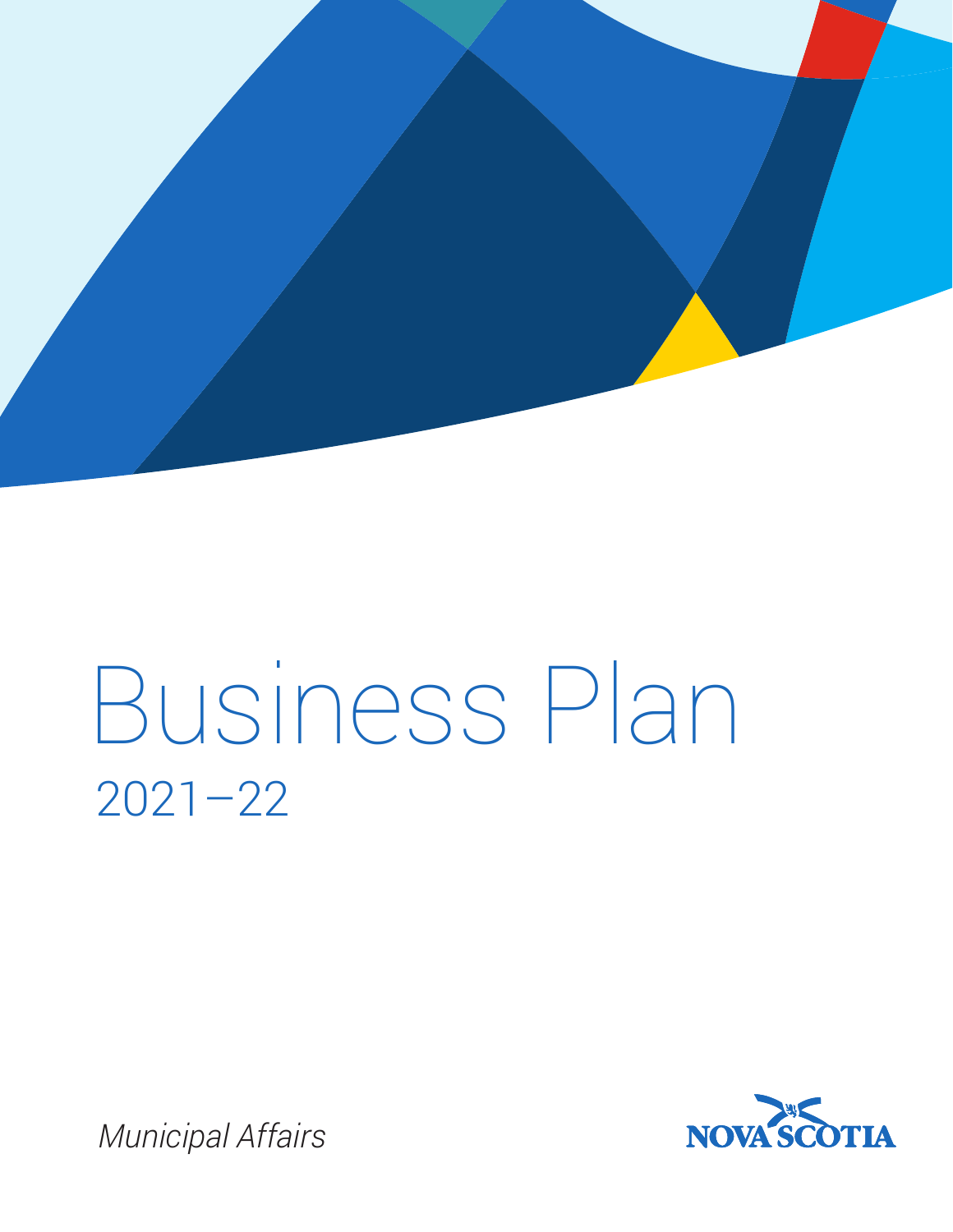© Crown copyright, Province of Nova Scotia, 2021

Departmental Business Plans Finance and Treasury Board March 2021

ISBN: 978-1-77448-182-0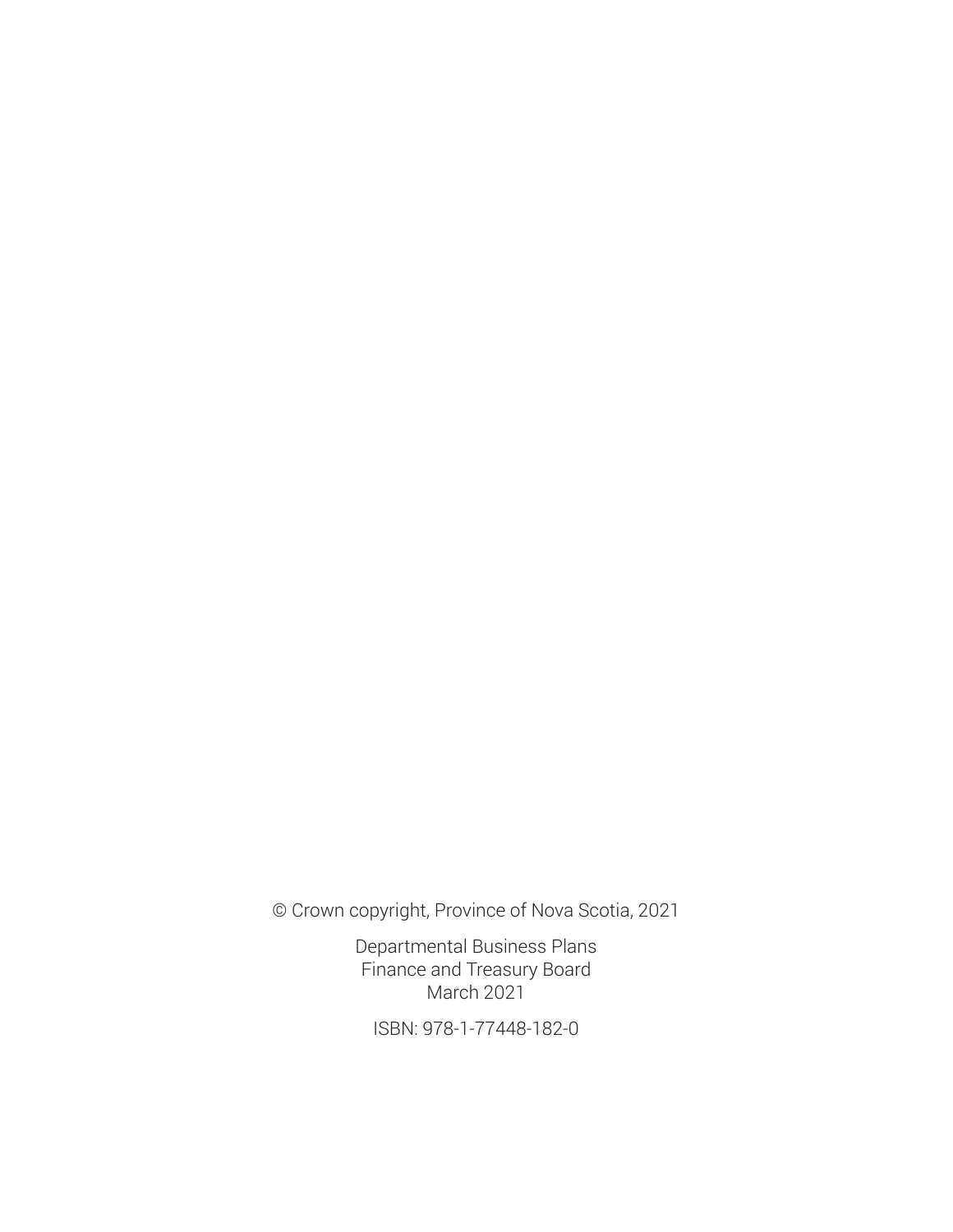## **Contents**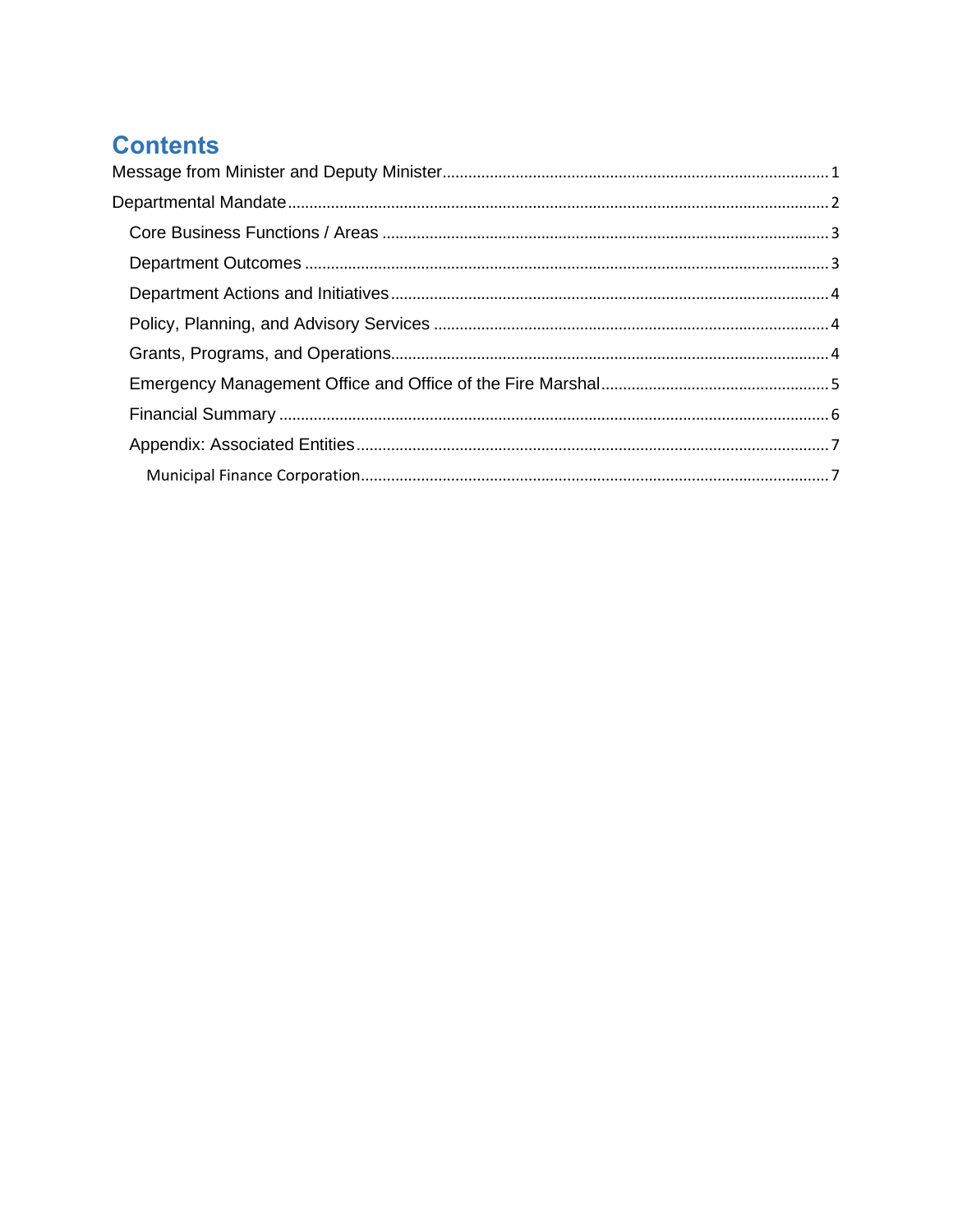

## <span id="page-3-0"></span>**Message from Minister and Deputy Minister**

We are pleased to present the Business Plan for 2021-22 for the Department of Municipal Affairs. The department is committed to supporting and working with municipalities and our partners to ensure Nova Scotia has vibrant, healthy and safe communities.

In the year ahead, the pandemic will continue to present challenges for municipalities. During the first wave, we worked with the federal

government to make sure municipalities received \$67.5 million through the Safe Restart Initiative.

In 2021-22, we will continue to work closely with the Nova Scotia Federation of Municipalities (NSFM) and the Association of Municipal Administrators of Nova Scotia (AMANS) to understand the impact COVID-19 is having on local governments.

Nova Scotia's local governments are resilient, and that was on full display during the recent municipal election cycle. We offer our congratulations to municipalities for ensuring these elections were held safely and successfully. In the coming year, we will continue to invest in the strengths of our communities through programs like Beautification and Streetscaping, Municipal Innovation, Community Works, Provincial Capital Assistance and the Flood Risk Infrastructure Investment Program.

We will ensure Nova Scotians continue to have strong emergency services, as well as building and fire safety services. The Emergency Management Office (EMO) continues to support municipalities in the review and updating of their emergency management plans. Through our partnership with local governments and other provincial organizations, the Office of the Fire Marshal (OFM) will continue to support provincial fire and building safety programs and services. Through the continuation of our Emergency Services Provider Fund, our firefighters will have additional funding for the tools and equipment they need to be safe while carrying out their duties.

We will advance these priorities by working closely with our partners over the next 12 months. Together, we will continue to build strong, safe, and dynamic communities that Nova Scotians are proud to call home.

Sincerely,

 $\overline{\phantom{a}}$  , and the contribution of the contribution of  $\overline{\phantom{a}}$  , and  $\overline{\phantom{a}}$  , and  $\overline{\phantom{a}}$  , and  $\overline{\phantom{a}}$  , and  $\overline{\phantom{a}}$  , and  $\overline{\phantom{a}}$  , and  $\overline{\phantom{a}}$  , and  $\overline{\phantom{a}}$  , and  $\overline{\phantom{a}}$  , and Brendan Maguire **Guide Contracts** Service Superior Justin Huston

Minister of Municipal Affairs **Exercise Server Control** Deputy Minister, Municipal Affairs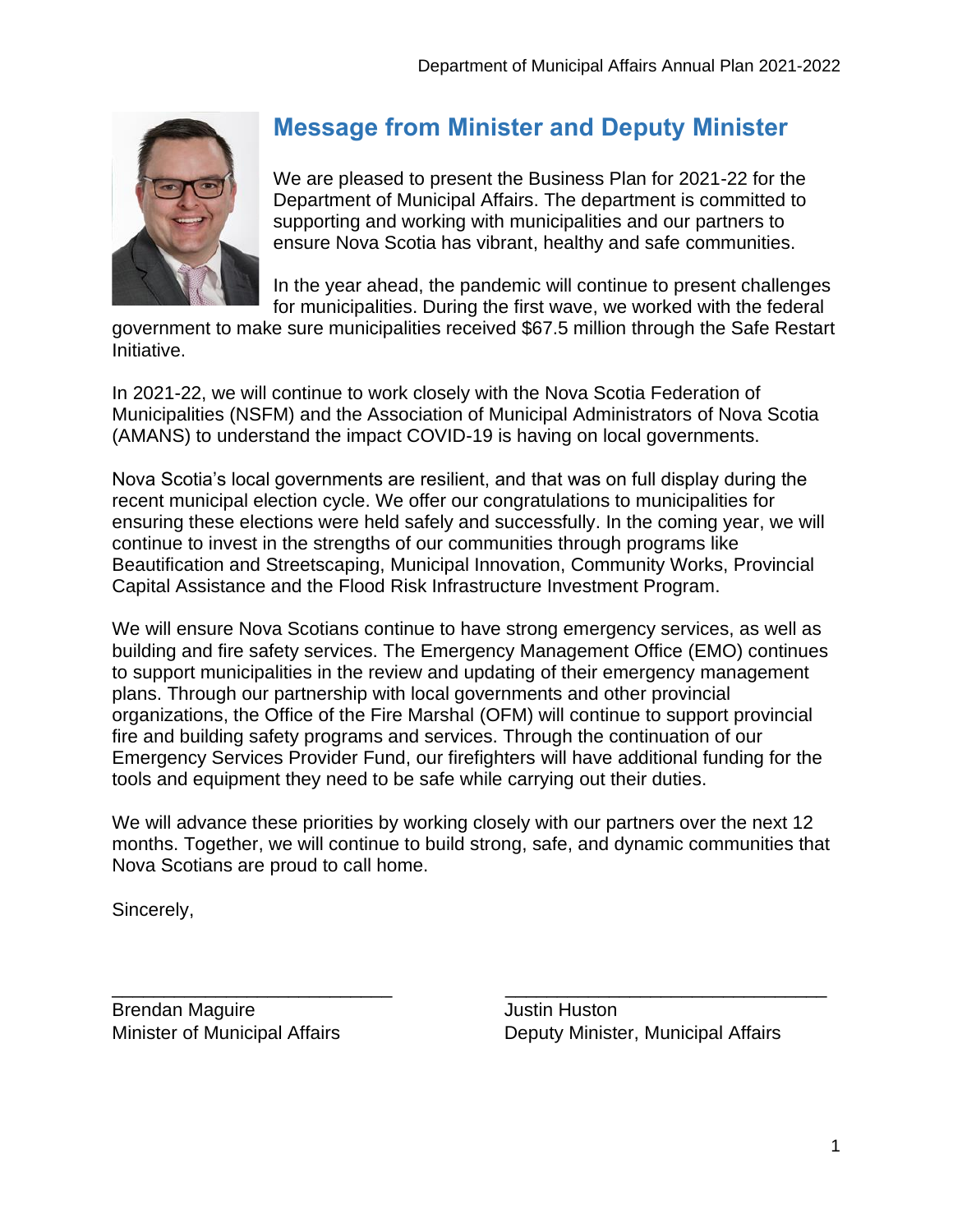### <span id="page-4-0"></span>**Departmental Mandate**

The Department of Municipal Affairs (DMA) enables municipalities to build healthy, safe and vibrant communities, ensures fire and building safety, and works in collaboration with municipal, provincial and federal departments to strengthen provincial and municipal emergency preparedness through planning, training and exercise.

The Minister is responsible for the following items in mandate letters related to municipal affairs:

- work with your colleague from Environment and Climate Change on Extended Producer Responsibility.
- launch a review of service exchange agreements across municipal governments to assess taxes levied and corresponding areas of jurisdictional responsibilities.
- partner with the Minister of Energy and Mines and all municipalities on clean and climate resilient infrastructure investments.
- work with the municipalities and the Minister of Energy and Mines to explore new revenue streams as the province doubles its renewable energy targets to 80% by 2030.
- work with the Minister of Environment and Climate Change to adhere to updated national building codes to incorporate principles that encourage builders to offset emissions and use sustainable low carbon materials. This will contribute to new work and value-added product opportunities for our forestry sector.
- work with the Minister of Energy and Mines to invest in Electric Vehicle charging infrastructure on municipal government buildings and work toward Electric Vehicle fast chargers in all new commercial developments.
- begin significant electrification of public transit by working with the Minister of Transportation and Active Transit and the Minister of Energy and Mines.
- review how municipalities borrow money for energy efficiency and renewable energy projects to find ways for them to invest in deep energy retrofits for their buildings which will work toward energy targets and provide energy savings.
- continue to advance the Partnership Framework to ensure the province and municipalities work collaboratively on joint priorities and shared objectives.
- continue to advance municipal modernization to enable and promote collaboration among municipalities.
- collaborate with the Minister of Service Nova Scotia and Internal Services and the Minister of Infrastructure and Housing to maintain the COVID-19 eviction ban for the duration of the pandemic.
- build strong working relationships with our municipal partners.
- adapt to the change in departmental name in the most efficient way possible, minimizing the need for new signage and avoiding waste.
- provide statutory authority for municipal codes of conduct.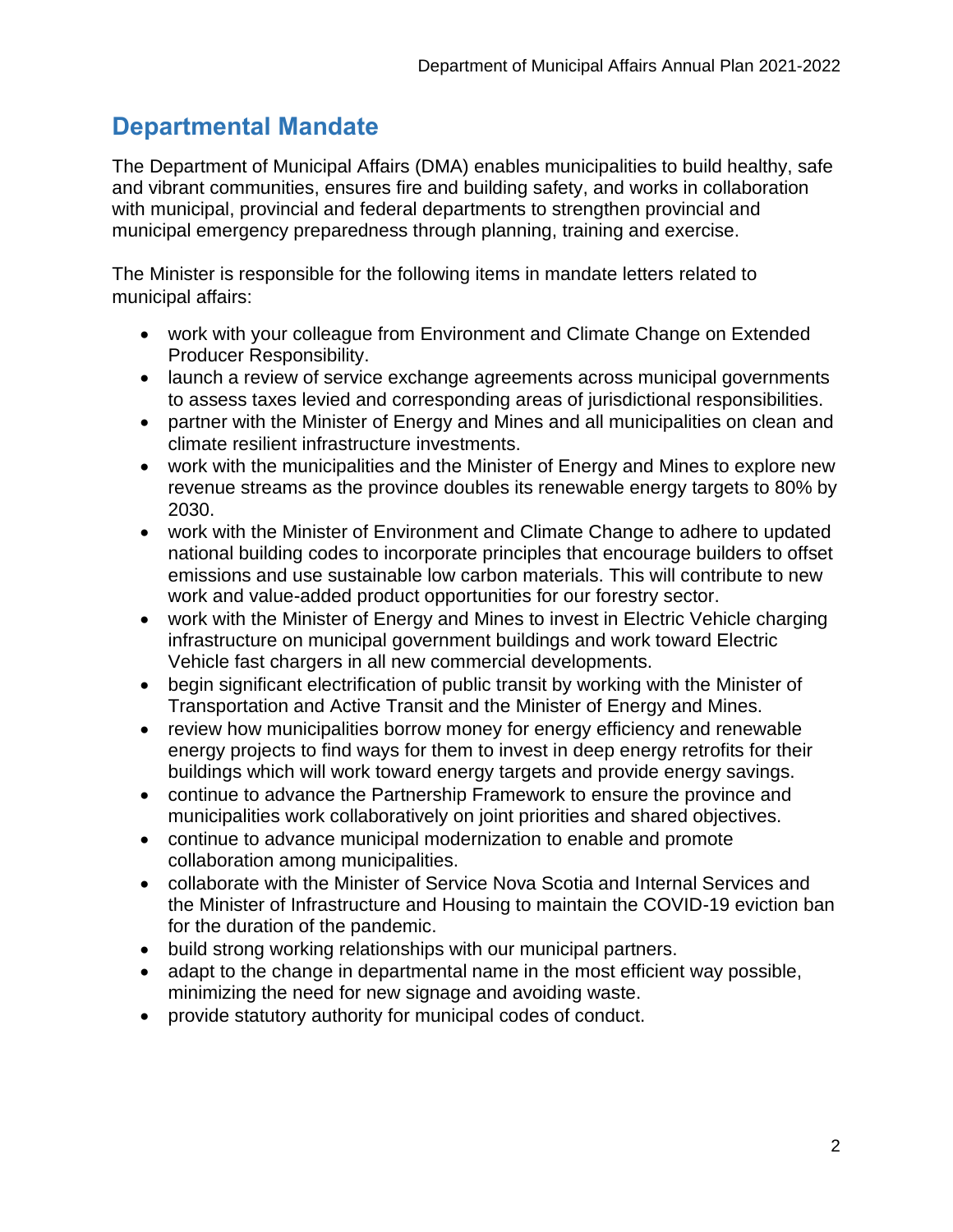#### <span id="page-5-0"></span>Core Business Functions / Areas

The mandate of the department is delivered through the following divisions/offices:

- 1. Policy, Planning and Advisory Services;
- 2. Grants, Programs and Operations; and
- 3. Emergency Management Office (EMO) and Office of the Fire Marshal

Through the Policy, Planning and Advisory Services & Grants, Programs, and Operation Divisions, the department provides advice, assistance, and training in areas of municipal administration, financial management, land use planning, and asset management. These divisions partner with municipalities; provide governance leadership on complex municipal issues; negotiates and administers federal and provincial capital infrastructure and operating funding programs, and plays a key role in maintaining the province's relationship with 49 municipalities and 21 villages in Nova Scotia.

The Emergency Management Office (EMO) administers a province-wide EMO operational program, including collaboration and support of municipal emergency management capacity, Provincial 911 Service, Ground Search and Rescue, the Disaster Financial Assistance Program. The Office of the Fire Marshal, as part of this division, collaborates municipally, provincially, and federally to advise on building and fire safety issues and provides government departments, municipalities and the public with effective approaches for building and fire safety in Nova Scotia.

#### <span id="page-5-1"></span>Department Outcomes

- Communities that are viable, sustainable, safe, collaborative, resilient, and fiscally responsible with diversified economies.
- Responsive programs that support Nova Scotians across the province.
- A legislative and regulatory framework necessary to build and maintain healthy and vibrant municipalities.
- Municipalities are provided the necessary advice, tools, and resources for effective local governance and financial administration.
- The safety of Nova Scotians is enhanced through the coordination and collaboration of all stakeholders in the prevention and mitigation, preparedness, response, and recovery from emergencies.
- Nova Scotians have access to high quality & reliable 911 Service.
- Nova Scotians understand their personal responsibility for building and fire safety.
- Our provincial/municipal partners are supported in their efforts to achieve building, fire, and life safety for residents of Nova Scotia.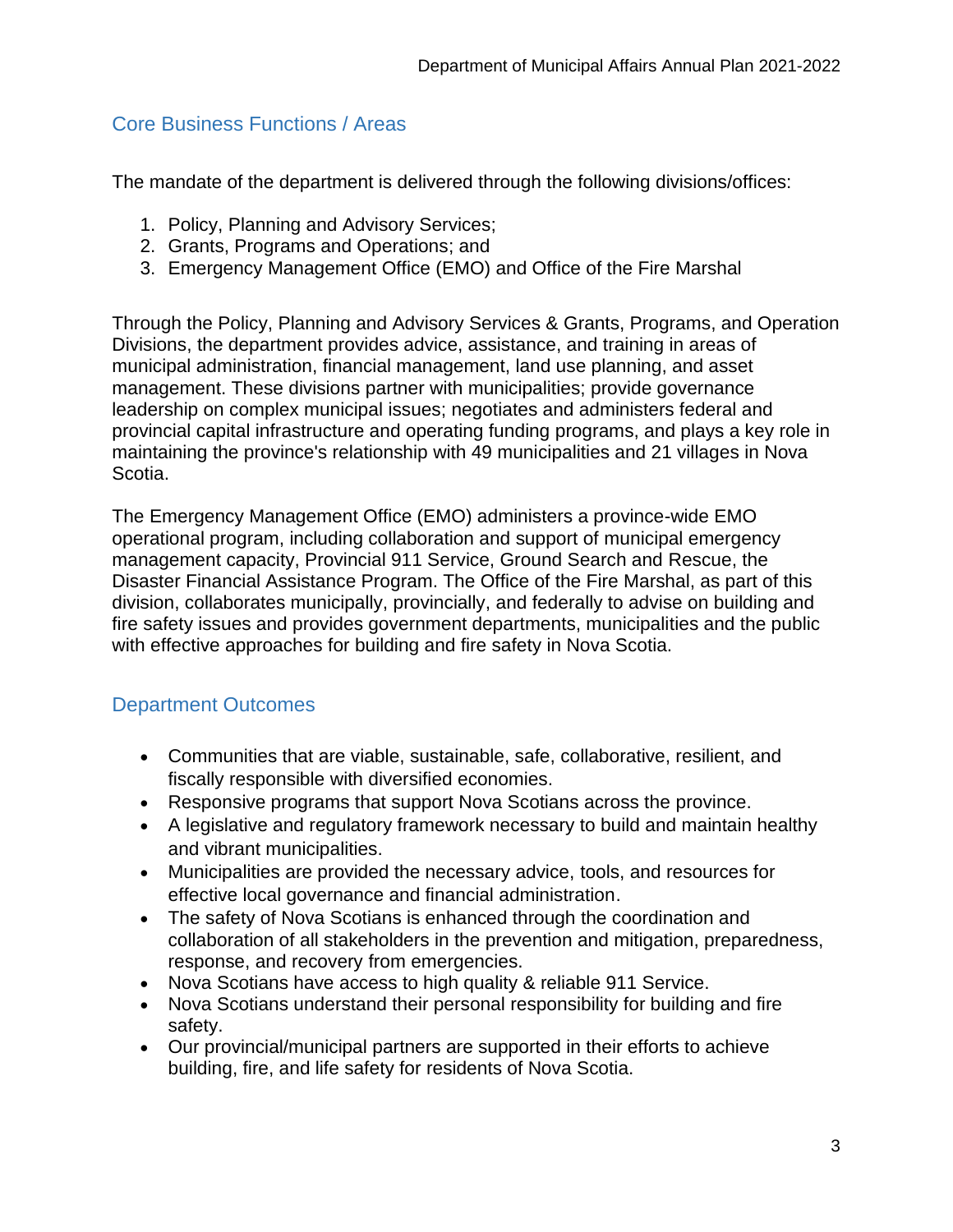#### <span id="page-6-0"></span>Department Actions and Initiatives

To work towards the above stated outcomes, in 2021-2022, DMA will:

#### <span id="page-6-1"></span>Policy, Planning, and Advisory Services

- In collaboration with the Joint Municipal/Provincial Roundtable, continue to focus on the Partnership Framework deliverables; respond to annual NSFM resolutions; and coordinate policy priorities with the NSFM, DMA and other provincial departments to ensure joint priorities are being addressed.
- Where applicable, support other government departments with the implementation of any government wide corporate initiatives that impact municipalities.
- Encourage municipal modernization by identifying opportunities.
- Complete the development of a municipal planning flood line mapping standard for the province and guidance material for municipalities.

#### <span id="page-6-2"></span>Grants, Programs, and Operations

- Encourage investments in communities by providing multiple capital funding programs and leveraging federal funding in areas such as water and wastewater, green initiatives/energy efficiency, social infrastructure, and flood risk mitigation.
- Encourage municipal regional collaboration and modernization in the areas of land use planning, economic development, infrastructure investment, and governance and providing funding for regional initiatives through the Municipal Innovation Program.
- Enhance municipal financial health and fiscal responsibility through the delivery of operating grants and programs, financial analyses and assistance that identify risk, and the continuous development and delivery of tools, supports, training, and initiatives such as the Financial Conditions Indicators Model.
- Continue to develop and provide tools, resources, and training to enhance municipal financial capacity and assist with capital planning and asset management.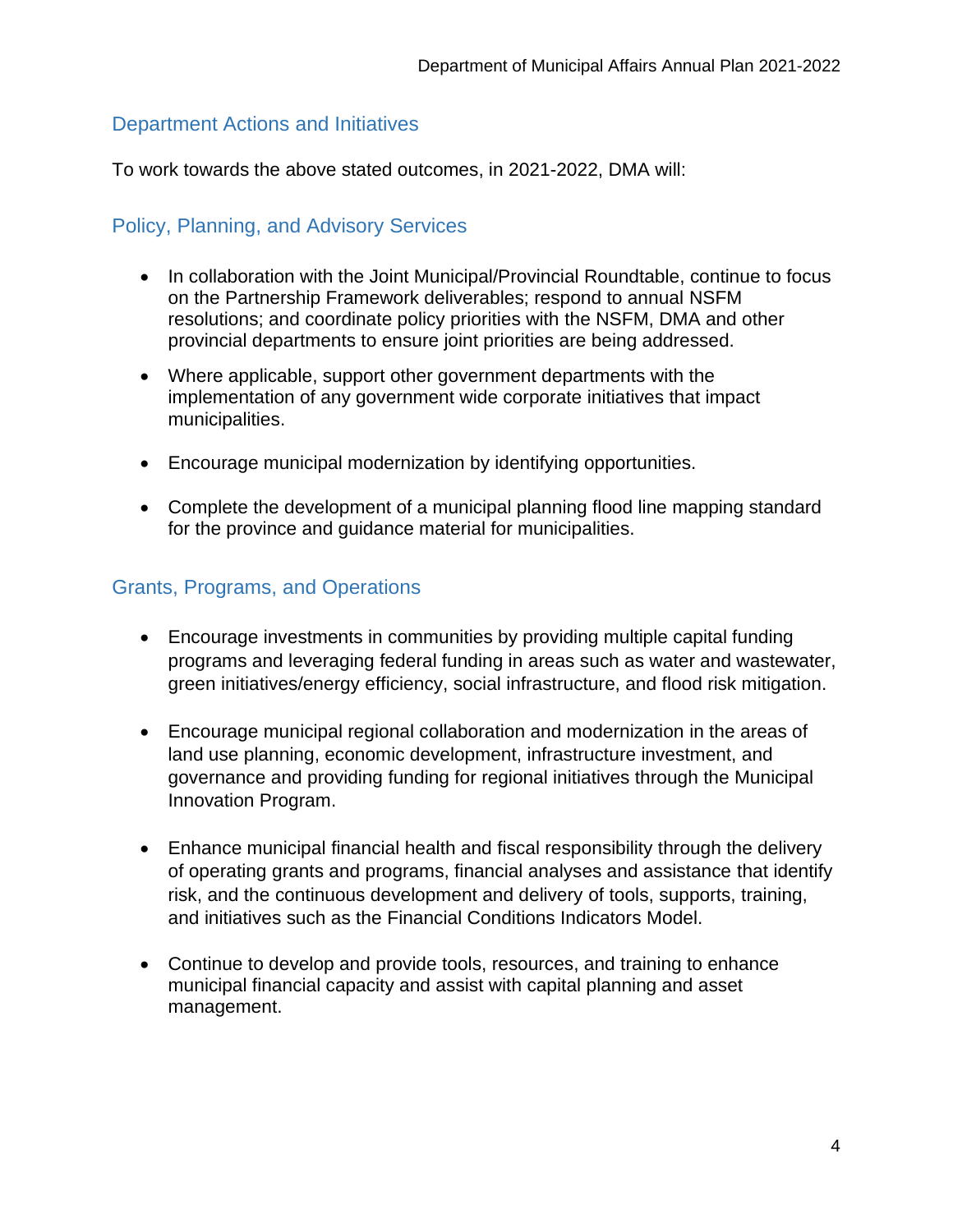#### <span id="page-7-0"></span>Emergency Management Office and Office of the Fire Marshal

- Support municipalities in reviewing and updating their Emergency Management Plans.
- Partner with Public Safety Canada and other related stakeholders to continue to facilitate Critical Infrastructure emergency planning and resiliency.
- Continue planning and development related to the deployments of Next Generation 911.
- Provide building, fire, and life safety expertise to the Province through plans examination, inspection, and enforcement of the National Building Codes as we build significant new health and education infrastructure around the province.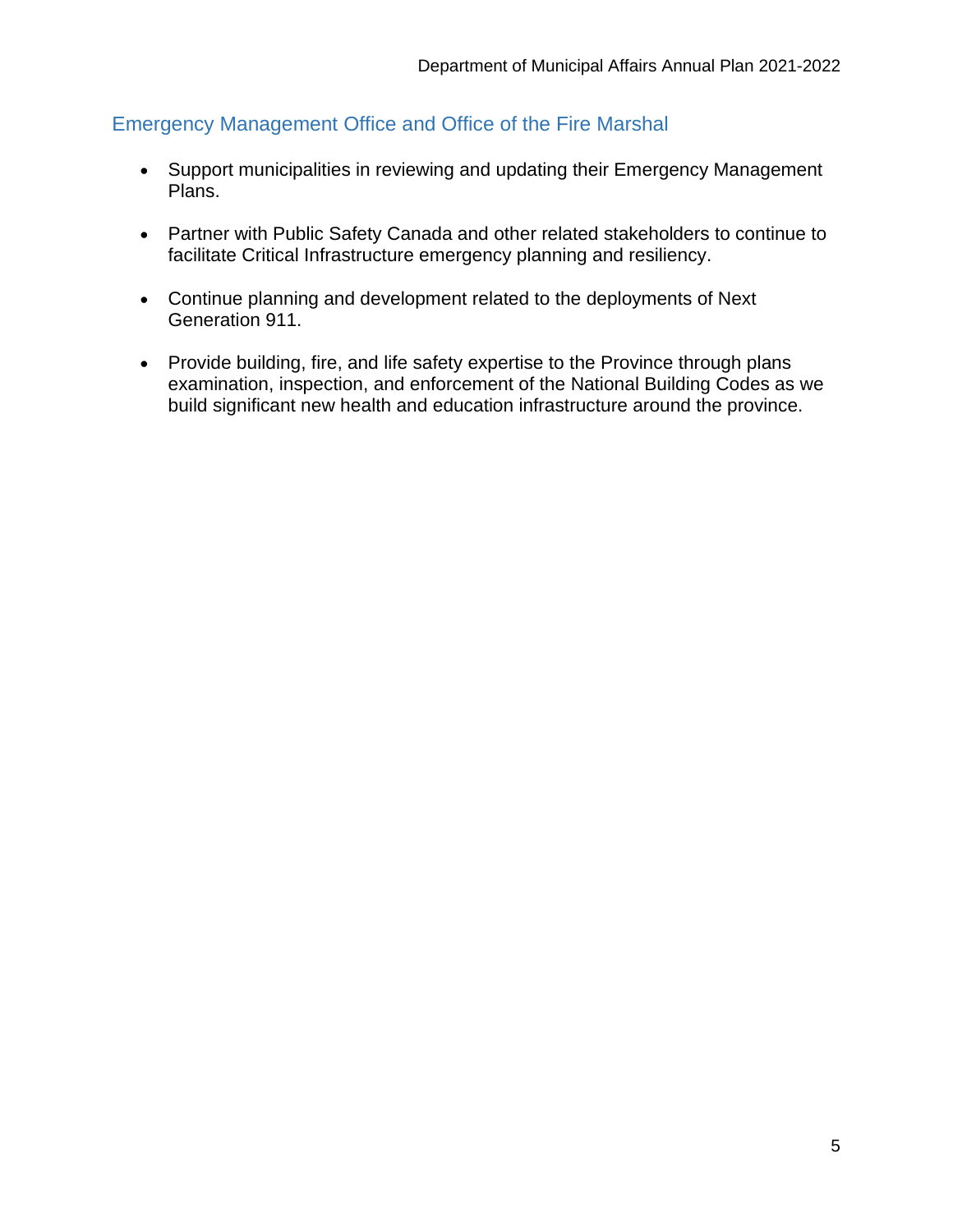#### <span id="page-8-0"></span>Financial Summary

| <b>Department of Municipal Affairs Expenses Summary</b>                  |                                |                              |                              |  |
|--------------------------------------------------------------------------|--------------------------------|------------------------------|------------------------------|--|
| (\$ thousands)                                                           |                                |                              |                              |  |
| <b>Programs and Services</b>                                             | 2020 - 2021<br><b>Estimate</b> | 2020-2021<br><b>Forecast</b> | 2021-2022<br><b>Estimate</b> |  |
| Senior Management                                                        | 980                            | 937                          | 1,005                        |  |
| Corporate Policy and Innovation                                          | 2,584                          | 2,402                        | 1,829                        |  |
| <b>Housing Authorities</b>                                               | 31,323                         | 38,691                       |                              |  |
| Projects and Strategic Planning                                          | 314                            | 312                          |                              |  |
| <b>Homelessness and Shelters</b>                                         | 10,902                         | 11,561                       |                              |  |
| Housing and Municipal<br>Sustainability                                  | 249,724                        | 308,872                      | 198,783                      |  |
| Housing Loan Administration and<br>Finance                               | 2,351                          | 2,649                        |                              |  |
| <b>Emergency Management Office</b>                                       | 10,335                         | 11,426                       | 11,567                       |  |
| <b>Total - Departmental Expenses</b>                                     | 308,513                        | 376,850                      | 213,184                      |  |
| <b>Ordinary Recoveries</b>                                               | 127,559                        | 128,641                      | 139,571                      |  |
| <b>TCA Purchase Requirements</b>                                         | 476                            | 476                          | 450                          |  |
| <b>Funded Staff (# of Net</b><br>FTEs)<br><b>Department Funded Staff</b> | 182.0                          | 149.7                        | 71.0                         |  |

#### **Note:**

For Ordinary Revenues, see Estimates and Supplementary Detail Book, Chapter 2 For TCA Purchase Requirements, see Estimates and Supplementary Detail Book, Chapter 1